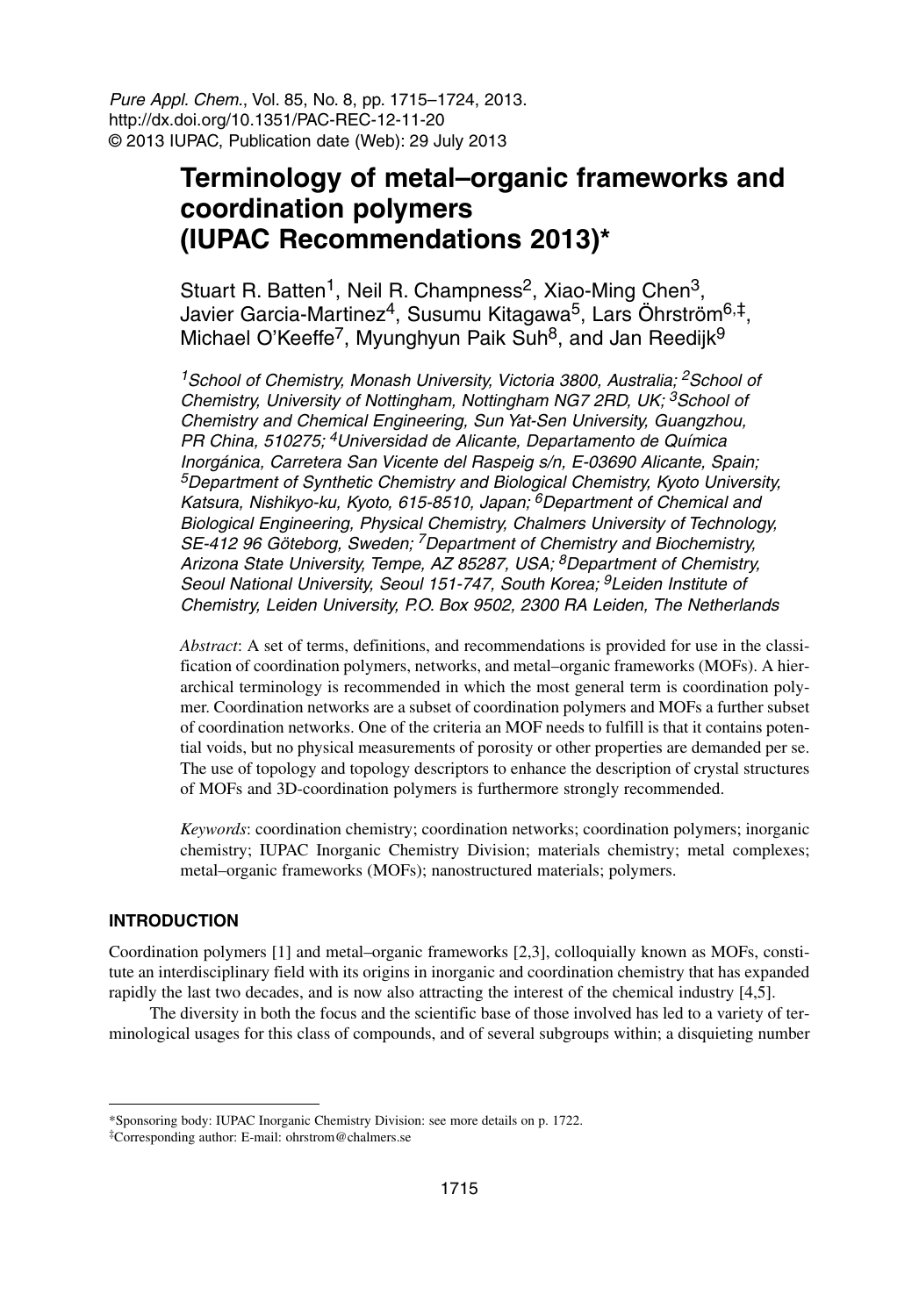of abbreviations are also in use. Moreover, the nomenclature used to name networks is not consistent among research groups, causing additional confusion and unnecessary misunderstandings.

The IUPAC task group Coordination Polymers and Metal Organic Frameworks: Terminology and Nomenclature Guidelines has since 2009 documented, analyzed, and evaluated existing practices in a continuous dialogue with researchers in the field. This is the final report of this group.

In passing we note, as we perceive it, a slight problem with paragraph IR-9.1.2.2 of the "Red Book", the *2005 IUPAC Recommendations for the Nomenclature of Inorganic Chemistry*. This paragraph states that for nomenclature purposes:

"A coordination compound is any compound that contains a coordination entity. A coordination entity is an ion or neutral molecule that is composed of a central atom, usually that of a metal, to which is attached a surrounding array of atoms or groups of atoms, each of which is called ligands." [6]

As it is also useful to consider some boron compounds, as well as some main group compounds as coordination compounds, the wording "usually that of a metal" appears in this paragraph. However, it may be interpreted in a more all-encompassing way than was originally intended, for example, methane is not a coordination compound, but could nevertheless be considered to fit this definition. It is not immediately clear that a better definition can be formulated, however, and the question lies outside the task group's jurisdiction.

A note on the figures illustrating various examples: If possible, a line drawing depicting the smallest repeating unit (the "monomer") has been included with the lines drawn through the parentheses indicating the propagation of the polymer. The X-ray structure drawings depict various truncated parts of the compounds, usually containing several monomers.

#### **RECOMMENDATIONS**

#### **Coordination polymer**

#### **Definition**

A coordination compound with repeating coordination entities extending in 1, 2, or 3 dimensions.

#### Comment

Coordination polymers do not need to be crystalline; therefore, the more appropriate terms (for crystalline states) 1-periodic, 2-periodic, and 3-periodic cannot be used throughout. These compounds may in some cases, such as those being composed of mainly carboxylates, even be regarded as salts. The prefix 1D-, 2D-, or 3D- is acceptable for the indicating the degree of extension of the coordination polymer.

Furthermore, when using this term it should be kept in mind that the IUPAC definition of "polymer" is more inclusive than the colloquial use it has among chemists and engineers. The current recommendations are as follows [7]:

*Polymer*: A substance composed of macromolecules

*Polymer molecule (macromolecule)*: A molecule of high relative molecular mass, the structure of which essentially comprises the multiple repetition of units derived, actually or conceptually, from molecules of low relative molecular mass.

For an extensive discussion of definitions the reader is referred to a more detailed argument in the task group's *CrystEngComm* article [8]. Briefly, the general idea is that a single chain of polyethylene is a "polymer molecule", and that many individual polyethylene chains make up a polymer. When a compound is cross-linked in 3D the distinction disappears. For coordination polymers it is reasonable to assume, and sometimes proven, that in solution, or indeed in a precrystalline state, if we do solidstate synthesis, there are polynuclear entities that without doubt can be called (polymer) macromolecules. These then crystalize or polymerize into the coordination polymer.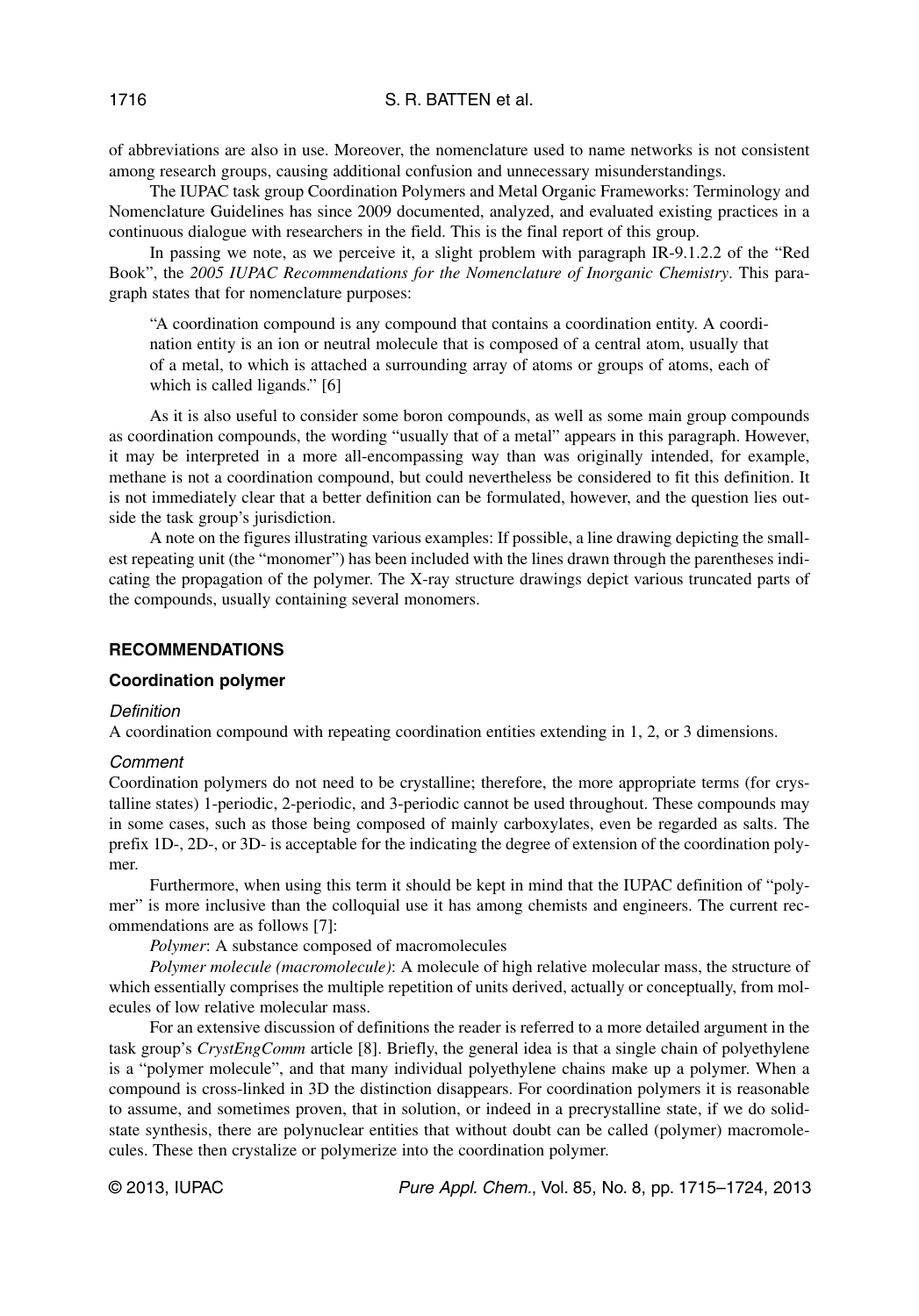## Example

A classical type of single-chain coordination polymer is the (4,4'-bipyridine-*N*,*N*)-bridged cobalt(II) compound depicted in Fig. 1 [9]. Names of this and other example compounds are left out of the main text, as new IUPAC recommendations are being prepared for these materials.



**Fig. 1** An example of a 1D-coordination polymer [9]. Hydrogen atoms on carbon have been left out for clarity. Names of this and other example compounds are left out of the text, as new IUPAC recommendations are being prepared for such compounds. Mauve: Co; blue: N; red: O; grey: C; white: H.

## **Coordination network**

#### Definition

A coordination compound extending, through repeating coordination entities, in 1 dimension, but with cross-links between two or more individual chains, loops, or spiro-links, or a coordination compound extending through repeating coordination entities in 2 or 3 dimensions.

#### Comment

The preferred and most widely understood term will likely be: "coordination polymer". However, IUPAC endorses also the use of the term "coordination network", even though it should be clear that these two terms are not synonymous and that coordination network is in fact a subset of coordination polymer.

#### Examples

As nets can also be formed by cross-links between single chains as shown in Fig. 2, loops as shown in Fig. 3, or spiro-links, an example of which is displayed in Fig. 4, these type of compounds also belong to the coordination networks, while still extending only in 1 dimension and therefore also being 1D-coordination polymers. In Fig. 5 we show a classical 3D-coordination polymer.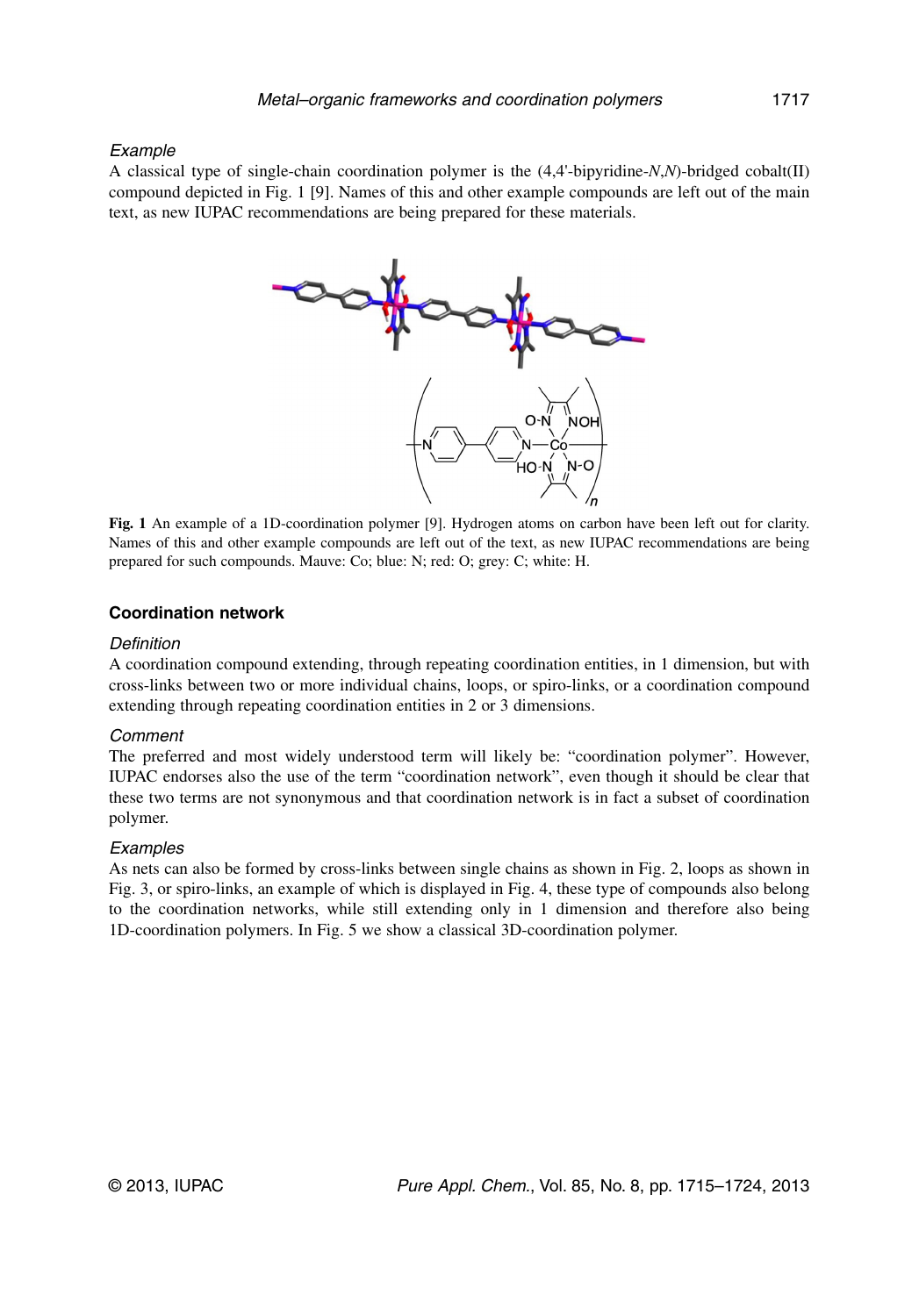

**Fig. 2** Example of cross-links forming a coordination network, the weakly coordinating trifluoromethane-sulfonate anions are not shown [10]. Light grey: Ag; blue: N; grey: C; green: H.



**Fig. 3** Example of loops forming a coordination network, the ammonium cations and the aniline lattice molecules are not shown [11]. Mauve: Mo; brown: Cu; blue: N, grey: C; red: O; green: H.

© 2013, IUPAC Pure Appl. Chem., Vol. 85, No. 8, pp. 1715–1724, 2013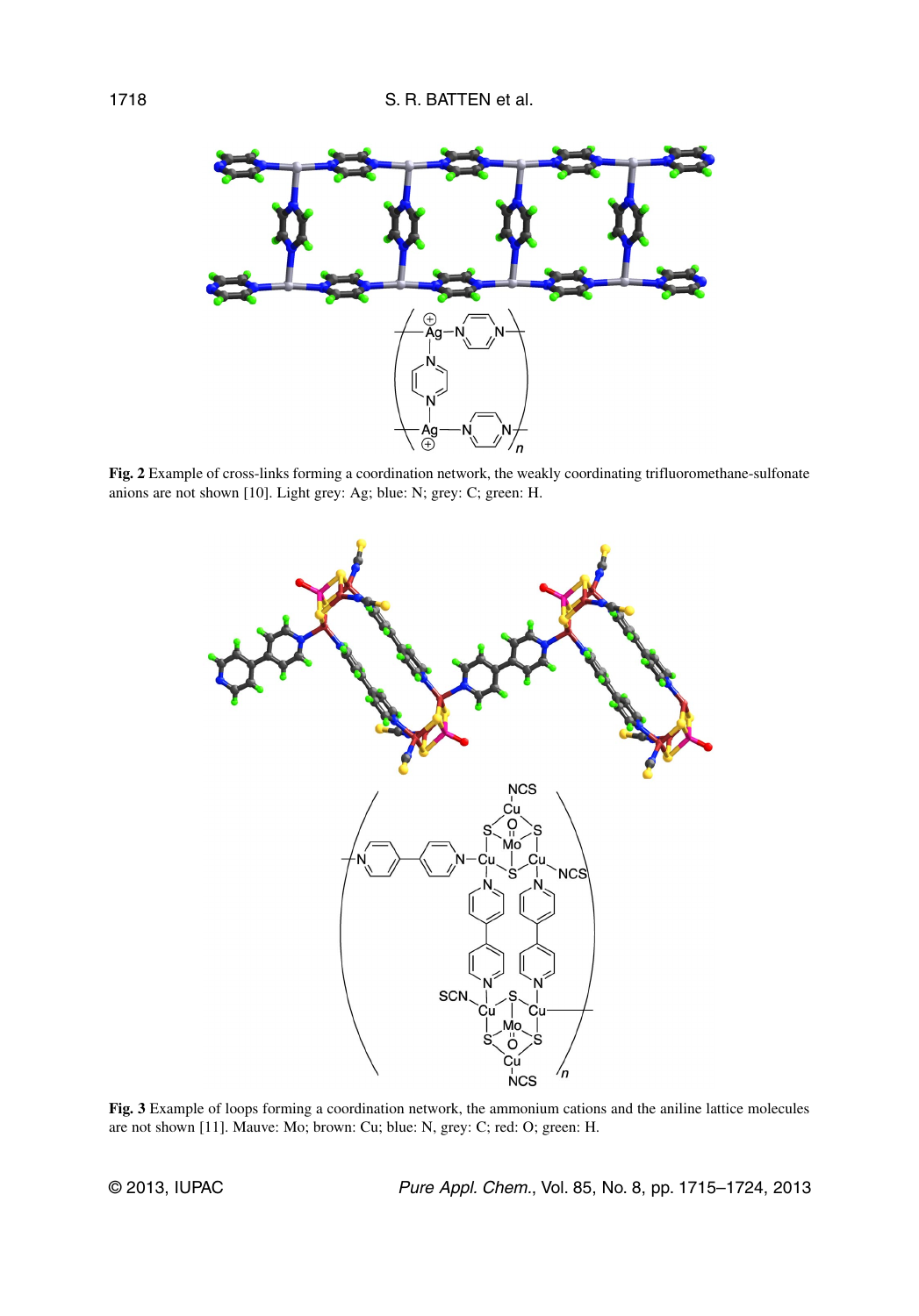

**Fig. 4** Example of spiro connections forming a coordination network, the lattice water molecules are not shown [12]. Light grey: Cr; yellow: Ba; blue: N; grey: C; red: O; green: H.



**Fig. 5** Example of a coordination network that is also a 3D-coordination polymer from the group of Robson [13]. Hydrogen atoms have been omitted for clarity. Mauve: Cd; blue: N; grey: C.

# **Metal–organic framework (MOF)**

#### **Definition**

A metal–organic framework, abbreviated to MOF, is a coordination network with organic ligands containing potential voids.

#### Comment

This wording accounts for the fact that many systems are dynamic, and changes in structure and thus corresponding changes in potential porosity or solvent and/or guest filled voids may occur depending on temperature, pressure, or other external stimuli. For these reasons it is also not required that an MOF be crystalline. Arguments based on both theory and experiment can be used, suggesting that some of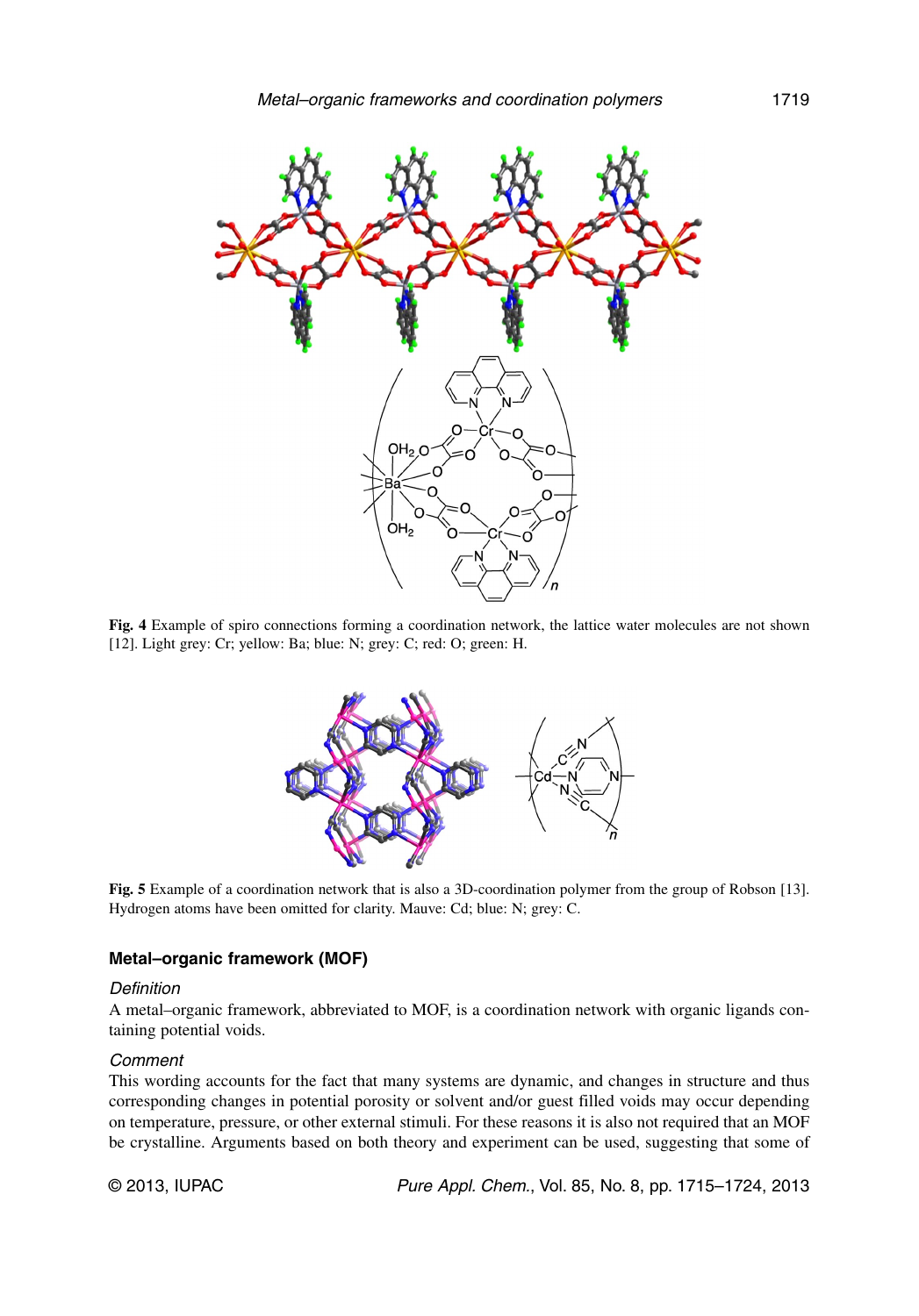these coordination polymers (i.e., those that can be described as salts) with direct anion-cation binding are more prone to form structures with open frameworks exhibiting permanent porosity than those forming positively charged networks. However, the grey zone between these extremes is large and increasing so that a definition based on such a charge distinction would be too restrictive.

Moreover, the present definition of MOFs comes very close to a self-definition as the words "metal", "organic", and "framework" can be understood and more or less correctly interpreted by a more general scientific audience. This is important as this term is gaining prominence also outside the inorganic chemistry community.

We are aware that a small minority of researchers subscribes to one of two mutually excluding views: either that the term MOF should be exclusively applied to carboxylates or that the term MOF is superfluous and should not be used at all. While these points could have been credibly argued some 10 years ago common practice in the thousands of scientific articles published since has clearly superseded such hard-line distinctions [8].

#### **Examples**

An early example of a compound not initially considered as being an MOF is shown in Fig. 6 presented without acetonitrile, acetone solvent, and anions [14].

In Fig. 7 we show two archetypal MOFs: MOF-5 (from the Yaghi group) [15] and HKUST-1 [16].



**Fig. 6** Example of a coordination network from the group of Kitagawa that can be seen both as a 2D-coordination polymer and as an MOF [14]. Coordinated acetonitrile, acetone solvent, anions  $(PF_6^-)$ , and hydrogen atoms are not shown. Mauve: Cu; blue: N; grey: C.



**Fig. 7** Archetypical MOFs: Left: The zinc and carboxylate-based MOF-5 from the group of Yaghi where each [Zn<sub>4</sub>O] unit is bridged by six benzene-1,4-dicarboxylates [15]. Right: HKUST-1 with copper(II) paddlewheel dimers bridged by benzene-1,3,5-tricarboxylates [16]. Hydrogen atoms are not shown. A line drawing is not included for these compounds as the parenthesis and "*n*" convention, as used in previous cases, showing the propagation of the polymer is not workable for these compounds. Light grey: Zn; turquoise: Cu; grey: C; red: O.

© 2013, IUPAC **Pure Appl. Chem., Vol. 85, No. 8, pp. 1715–1724**, 2013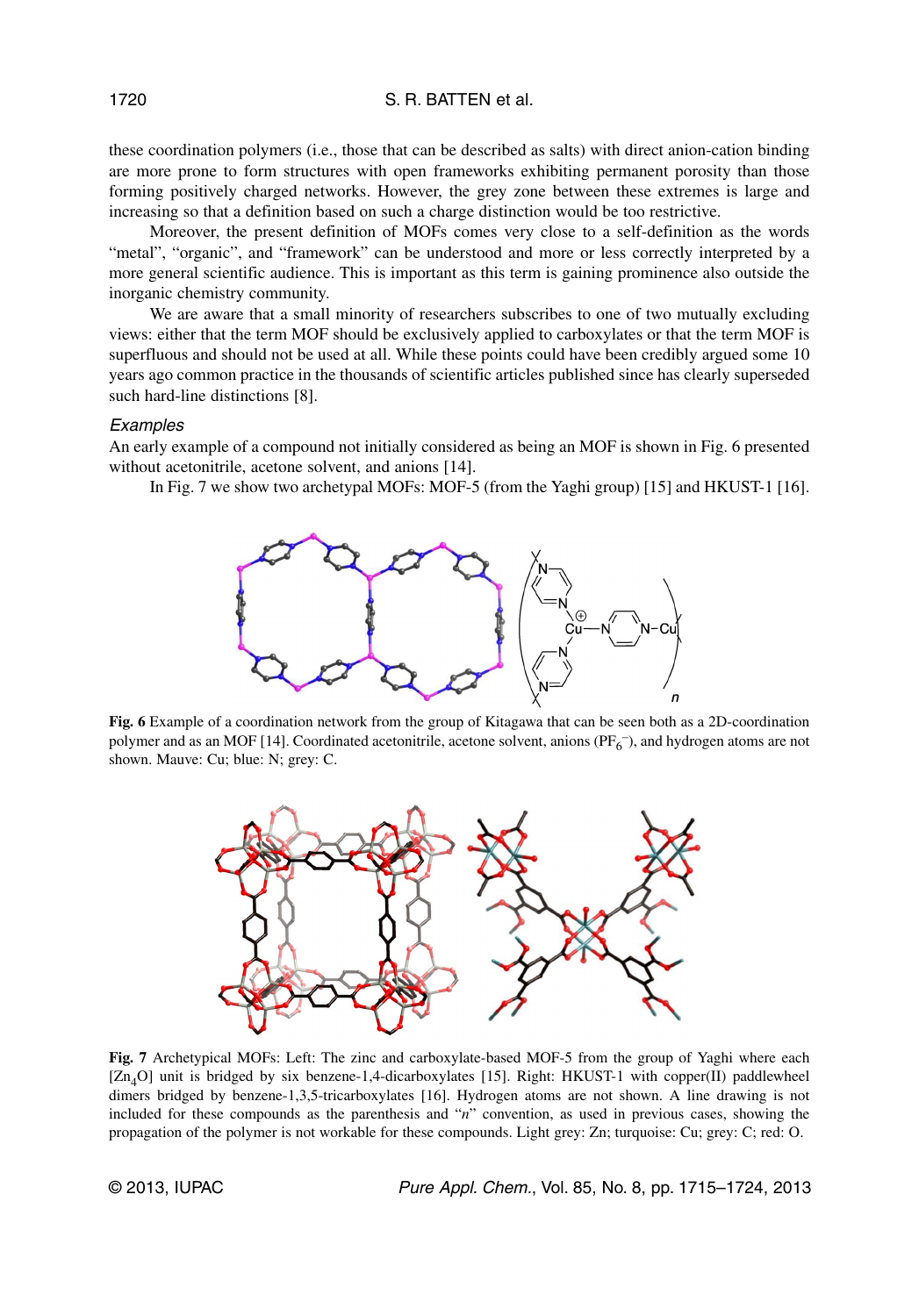# **RECOMMENDATIONS ON NET AND NETWORK TOPOLOGY**

#### **Recommendation**

The use of topology and topology descriptors to enhance the description of crystal structures of MOFs and 3D-coordination polymers is strongly recommended. As there are yet no set rules or recommendations available, neither from IUPAC nor from any other relevant international body such as the International Union of Crystallography (IUCr), it is important therefore that the utmost clarity, unambiguity, and transparency are used when presenting these topologies in a scientific article.

#### Comment

The basis for this recommendation is that the use of topology is an efficient tool for the understanding of the often 3D extended structures of coordination polymers and MOFs. Once such network analysis has been performed it is also easier to compare materials from different publications as, for example, two MOFs having the same net topology does not imply that they are isomorphous or isostructural. Accurate and careful use of network topologies will make scientific communication more efficient.

## **RECOMMENDATIONS ON TOPOLOGY DESCRIPTORS**

#### **Recommendation**

Detailed recommendations on the use of topology descriptors cannot be made at the present time, but adherence to the advice in the comment below is recommended at present.

#### Comment

The use of the symbols or codes in the Reticular Chemistry Structural Resource (RCSR) database is encouraged [17]. As this database does not yet have a permanent hosting with an international body committed to its long-term upkeep, it is not possible at the present time to give this as a firm IUPAC recommendation. For the more general topology terms such as point symbols it is recommended that the advice outlined by an ad hoc assembled group of scientist from the USA, Russia, and Italy [18] is followed.

#### **Examples**

The topology descriptors in the RCSR are composed of three letters, occasionally with a fourth letter after a hyphen. The topology of the structure in Fig. 5 is within this system called **rob**, and MOF-5 in Fig. 7 has the **pcu** topology, and HKUST-1 forms a **tbo** net. The 2D topology of Fig. 6 is named **hcb**.

# **RECOMMENDATIONS ON THE USE OF OTHER TERMS**

#### **Recommendation**

IUPAC should not at the present time endorse any other terms in the area. The only term that is explicitly discouraged is "hybrid organic–inorganic materials".

#### Comment

The task group is aware of and has extensively investigated and probed the scientific community on the appropriate use and utility of the many other terms currently found in the scientific literature. The view of the group is that a simple prefix to the endorsed terms "coordination polymer" and "metal–organic framework" can easily and more efficiently communicate any further specification needed. Such specification typically would indicate properties, such as in porous coordination polymers, constituents such as carboxylate-MOF, or network topology, such as dia-MOF, such terms not being mutually excluding, but rather used as the authors see fit to emphasize different aspects of their materials.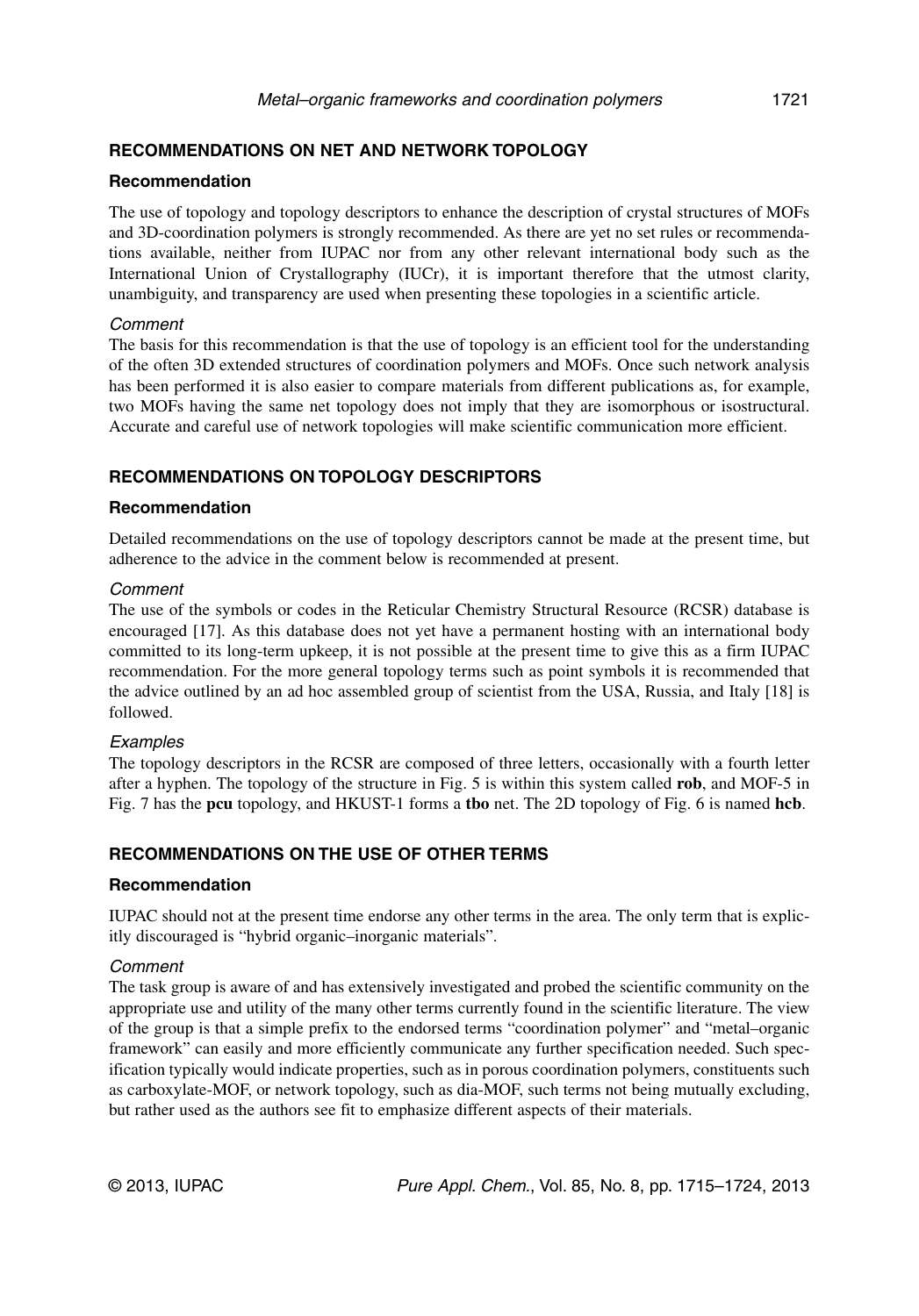#### S. R. BATTEN et al.

The term "hybrid inorganic–organic material" is sometimes used for MOFs but the task group finds this description imprecise. The term "hybrid material" is mainly used in sol-gel processing and ceramization and clearly is meant to describe materials with distinct components, the definition being "material composed of an intimate mixture of inorganic components, organic components, or both types of component." In the IUPAC recommendations it is noted that "The components usually interpenetrate on scales of less than 1 μm" [19]. The appropriate use of the term in the context of MOFs needs to have the complete wording: "chemically bonded hybrid inorganic–organic coordination polymer". However, one should then be aware that most coordination compounds made over the last 50 years could in a similar way be termed as "hybrid inorganic–organic", a classification that does not seem to add any value.

## **RECOMMENDATIONS ON NOMENCLATURE**

## **Recommendation**

A task group is currently revising the IUPAC 1984 recommendations [20] for the nomenclature of coordination and inorganic polymers. We note that for the compounds in this article proper IUPACendorsed names cannot be given.

#### Comment

It is clear that whatever the outcome of these coming new recommendations, the use of an IUPACendorsed name in a flowing text will be cumbersome (although essential to include). The present task group can agree with the common practice of giving important new compounds trivial names or nicknames based on their place of origin followed by a number such as HKUST-1, MIL-101, and NOTT-112.

# **MEMBERSHIP OF SPONSORING BODIES**

Membership of the IUPAC Inorganic Chemistry Division Committee for the period 2009–2011 was as follows:

**2008–2009:** *President***:** K. Tatsumi (Japan); *Vice President***:** R. D. Loss (Australia); *Secretary***:** L. V. Interrante (USA); *Past President***:** A. R. West (UK); *Titular Members***:** T. Ding (China); T. B. Coplen (USA); M. Leskelä (Finland); J. García-Martínez (Spain); L. A. Oro (Spain); J. Reedijk (Netherlands); M. Paik Suh (Korea); *Associate Members***:** A. Chadwick (UK); M. Drábik (Slovakia); N. E. Holden (USA); S. Mathur (Germany); K. Sakai (Japan); J. Takats (Canada); *National Representatives***:** T. V. Basova (Russia); A. Bologna Alles (Uruguay); R. Gonfiantini (Italy); P. Karen (Norway); L.-K. Liu (Taiwan); L. Öhrström (Sweden).

**2010–2011:** *President***:** R. D. Loss (Australia); *Vice President***:** J. Reedijk (Netherlands); *Secretary***:** L. V. Interrante (USA); *Past President***:** K. Tatsumi (Japan); *Titular Members***:** T. Ding (China); J. García-Martínez (Spain); N. E. Holden (USA); P. Karen (Norway); S. Mathur (Germany); K. Sakai (Japan); *Associate Members***:** T. V. Basova (Russia); T. B. Coplen (USA); M. Drábik (Slovakia); M. Leskelä (Finland); L.-K. Liu (Taiwan); L. Öhrström (Sweden); *National Representatives***:** A. Bologna Alles (Uruguay); A. V. Chadwick (UK); V. Chandrasekhar (India); T. Dasgupta (Jamaica); L. Y. Goh (Malaysia); R. Gonfiantini (Italy); A. Kiliç (Turkey); Md. T. H. Tarafder (Bangladesh); N. Trendafilova (Bulgaria); K. B. Yoon (Korea).

Membership of the task group Coordination Polymers and Metal–Organic Frameworks: Terminology and Nomenclature Guidelines was as follows: *Chair***:** L. Öhrström (Sweden); *Members***:** S. R. Batten (Australia); N. R. Champness (UK); X.-M. Chen (China); J. García-Martínez (Spain); S. Kitagawa (Kyoto, Japan); M. O'Keeffe (USA); M. P. Suh (Korea); J. Reedijk (Netherlands).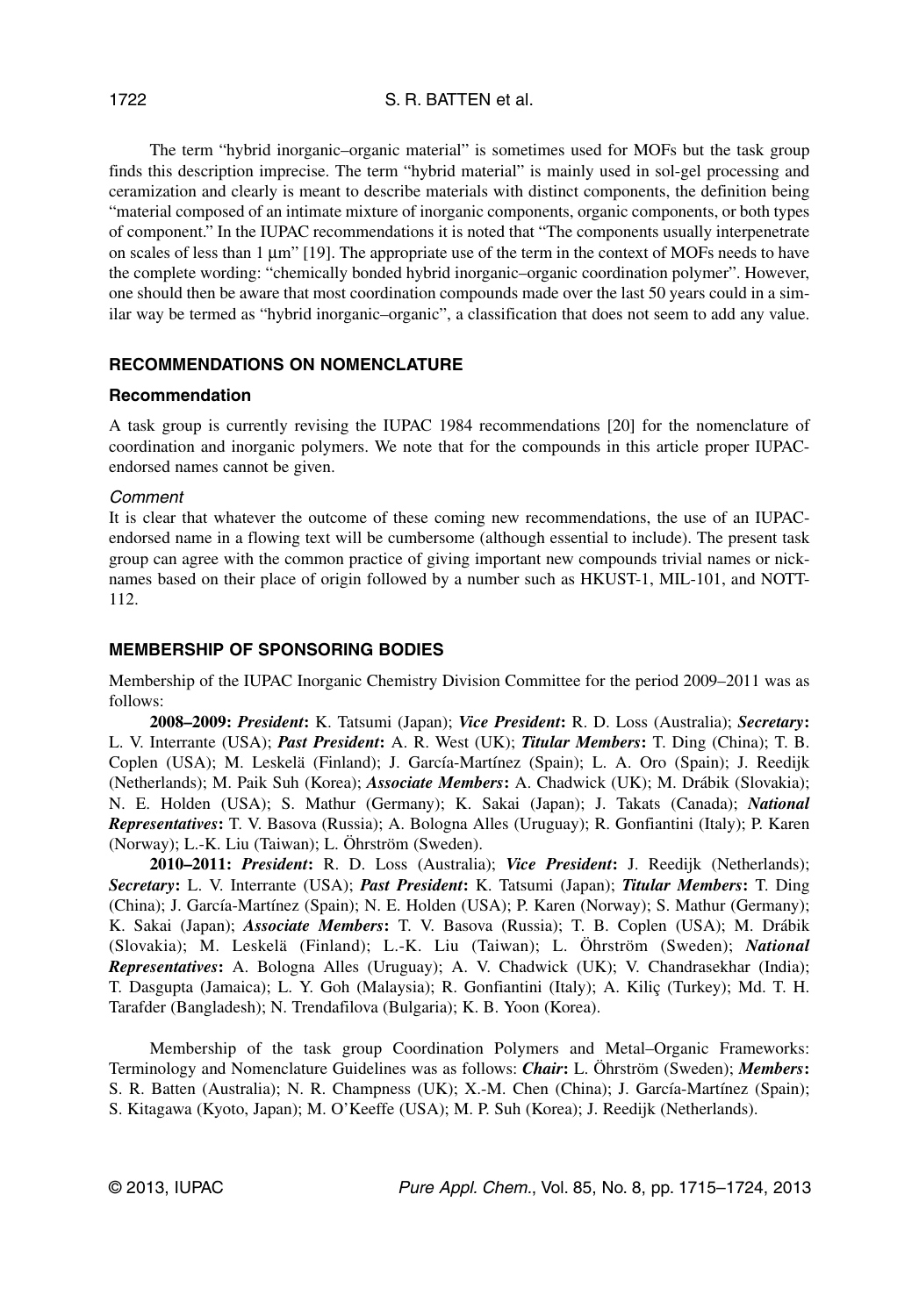The task group held an initial meeting in Glasgow (UK) 2009, an additional smaller meeting in San Juan (Puerto Rico, USA) 2011, and had a final meeting in Stockholm (Sweden) 2012. During the duration of the project the group engaged in intensive E-mail discussions and active interactions with the scientific community. The latter exemplified, but was not restricted to, such activities as:

- 1. Publishing a discussion paper in the RSC (UK) journal *CrystEngComm* [8], selected as a "hot" paper by the editors and being of the most accessed articles during 2012.
- 2. Public and by invitation only surveys (announced on the project IUPAC page, the *Dalton* and *CrystEngComm* blogs, the ACS *Crystal Growth & Design* network and the LinkedIn *Metal-Organic Framework* group) receiving almost 100 answers, the essentials of which were reported in the aforementioned *CrystEngComm* article [8].
- 3. Shorter promotional and informative text presenting the work was published by IUPAC's news journal *Chemistry International* [21] and in Wiley-VCH's online magazine *ChemViews*, the latter yielding more than 1400 views.
- 4. The outcome of the project, essentially this document, was presented as a poster during the International Conference on Coordination Chemistry, ICCC 40 in Valencia, Spain, 2012, and as an oral presentation during the 3<sup>rd</sup> International Conference on Metal-Organic Frameworks and Open Framework Compounds in Edinburgh, UK, 2012.

#### **REFERENCES**

- 1. S. R. Batten, S. M. Neville, D. R. Turner. *Coordination Polymers: Design, Analysis and Application*, RSC, Cambridge (2009).
- 2. J. L. C. Rowsell, O. M. Yaghi. *Microporous Mesoporous Mater.* **73**, 3 (2004).
- 3. J. R. Long, O. M. Yaghi. *Chem. Soc. Rev.* **38**, 1213 (2009).
- 4. M. Jacoby. In *Chem. Eng. News* **86**, 13 (2008).
- 5. A. U. Czaja, N. Trukhan, U. Muller. *Chem. Soc. Rev.* **38**, 1284 (2009).
- 6. IUPAC. *Nomenclature of Inorganic Chemistry, IUPAC Recommendations 2005* (the "Red Book"). Prepared for publication by N. Connelly, T. Damhus, R. M. Harshorn, RSC Publishing, Cambridge, UK (2005).
- 7. A. D. Jenkins, P. Kratochvil, R. F. T. Stepto, U. W. Suter. *Pure Appl. Chem.* **68**, 2287 (1996).
- 8. S. R. Batten, N. R. Champness, X. M. Chen, J. Garcia-Martinez, S. Kitagawa, L. Öhrström, M. O'Keeffe, M. P. Suh, J. Reedijk. *CrystEngComm* **14**, 3001 (2012).
- 9. F. Kubel, J. Strahle. *Z. Naturforsch., B: Chem. Sci.* **37**, 272 (1982).
- 10. D. Venkataraman, S. Lee, J. S. Moore, P. Zhang, K. A. Hirsch, G. B. Gardner, A. C. Covey, C. L. Prentice. *Chem. Mater.* **8**, 2030 (1996).
- 11. J.-X. Chen, X.-Y. Tang, Y. Chen, W.-H. Zhang, L.-L. Li, R.-X. Yuan, Y. Zhang, J.-P. Lang. *Cryst. Growth Des.* **9**, 1461 (2009).
- 12. K. Larsson. *Acta Crystallogr., Sect. E: Struct. Rep. Online* **57**, m195 (2001).
- 13. B. F. Abrahams, M. J. Hardie, B. F. Hoskins, R. Robson, E. E. Sutherland. *Chem. Commun.* 1049 (1994).
- 14. S. Kitagawa, M. Munakata, T. Tanimura. *Inorg. Chem.* **31**, 1714 (1992).
- 15. H. Li, M. Eddaoudi, M. O'Keeffe, O. M. Yaghi. *Nature* **402**, 276 (1999).
- 16. S. S. Y. Chui, S. M. F. Lo, J. P. H. Charmant, A. G. Orpen, I. D. Williams. *Science* **283**, 1148 (1999).
- 17. M. O'Keeffe, M. A. Peskov, S. Ramsden, O. M. Yaghi. *Acc. Chem. Res.* **41**, 1782 (2008).
- 18. V. A. Blatov, M. O'Keeffe, D. M. Proserpio. *CrystEngComm* **12**, 44 (2010).
- 19. J. Aleman, A. V. Chadwick, J. He, M. Hess, K. Horie, R. G. Jones, P. Kratochvil, I. Meisel, I. Mita, G. Moad, S. Penczek, R. F. T. Stepto. *Pure Appl. Chem.* **79**, 1801 (2007).

© 2013, IUPAC Pure Appl. Chem., Vol. 85, No. 8, pp. 1715–1724, 2013